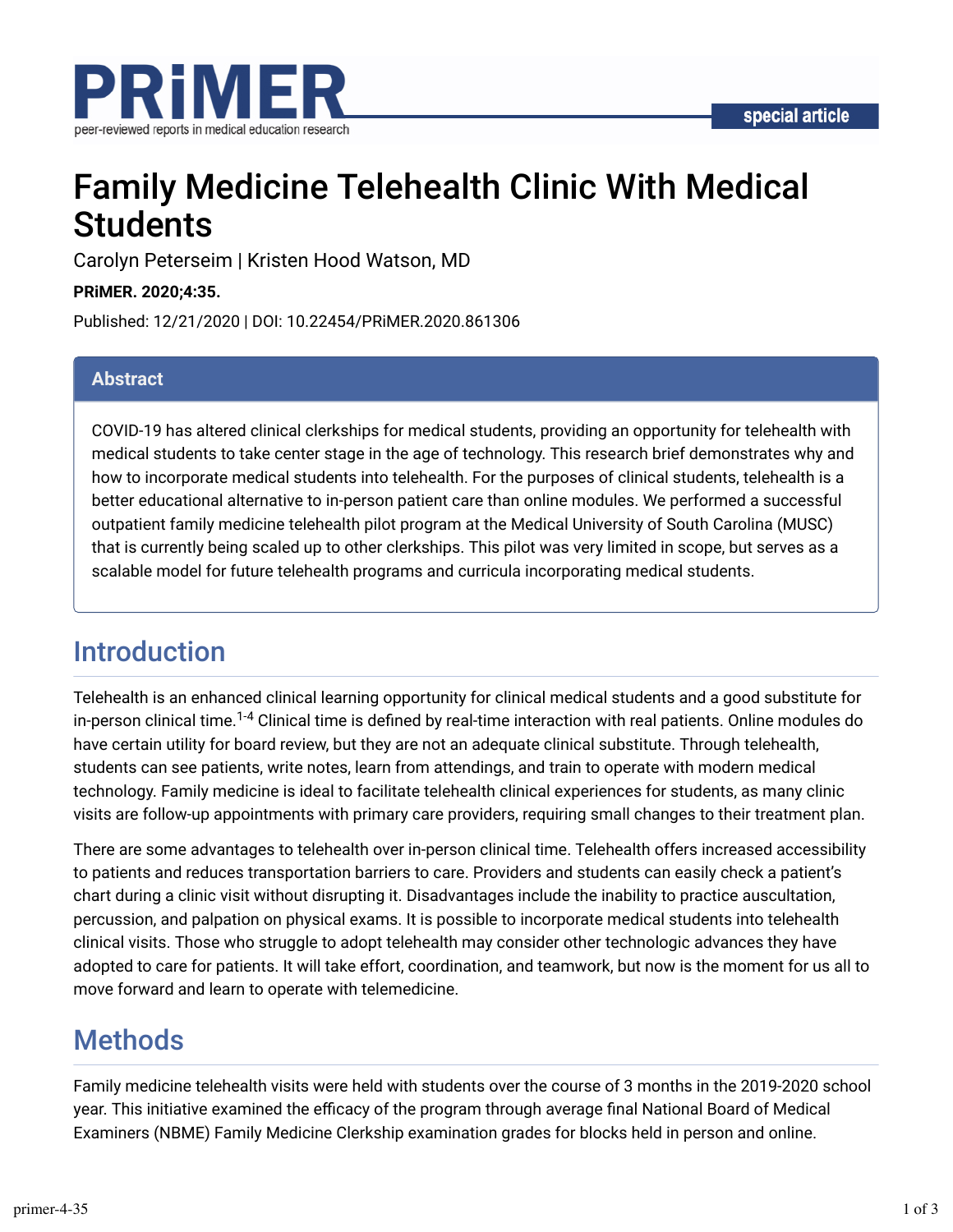We used an online, free, secure app for FaceTime telehealth calls called Doxy.me to see patients with a family physician and medical student. There are many platform options, such as Vidyo and Cisco Webex. Attendings used Imprivata to remotely prescribe controlled substances. Telehealth calls integrated students through shadowing or presentation styles. Both methods used verbal consent of the patients before a medical student joined. Shadowing style added the student to the call with a short introduction. After the visit, the medical student and the attending were able to review the case in the virtual waiting room. Attendings could also ask the student to do a practice presentation, including their own ideas in their assessment and plan. Alternatively, a presentation style visit allowed the student to take the patient's history. Either the student called the patient before their appointment, or the student led the interview during the appointment. The medical student could also describe physical exam maneuvers to the patient to perform on themselves. For example, a patient may have dermatologic (eg, coloration, rash, bruising), respiratory (eg, coughing, wheezing, stridor, chest shape), cardiac (eg, thrill, jugular vein distention), gastrointestinal (eg, tenderness, distension, masses, jaundice), or focal neurologic findings observable on camera. Vitals may be obtained through patients' at-home monitoring devices, such as blood pressure cuffs.

We averaged final NBME grades for the eight in-person blocks prior to COVID-19 pandemic and compared to the two telehealth blocks, including the in-person blocks held in the previous school year at the same time of year (Table 1). We assessed these two groups using the nonparametric Mann Whitney U (Wilcoxon rank-sum test) for two independent samples, with the null hypothesis that the medians of these two groups are identical (*P*=.1). Each student in the two virtual blocks participated in at least two telehealth clinics (as described above) per week during their 6-week rotation. They were paired with a variety of family medicine attendings at Medical University of South Carolina (MUSC). Prior blocks included 5 days per week clinic with a variety of family medicine attendings in outpatient settings across South Carolina.

# Pilot Results

Final NBME grades were equivalent in the telehealth and the in-person groups (median=80.2 +/- 95% CI 4.4 vs 77.0 +/- 95% CI 2.1) for 2019-2020 at MUSC's family medicine program. For our 2019-2020 comparison, we accept our null hypothesis that the difference between these two groups is not large enough to be statistically significant (Mann Whitney U test *P*=.533>0.1). Limitations include that the telehealth groups occurred at the end of the school year and so it is possible that the average score was influenced by time of year, or that there were more students during the previous blocks of 2019-2020. However, we also compared the previous year's data from 2018-2019 for the final two blocks of the year, and found the telehealth group appear to have equivalent NBME average grades than the in-person blocks from the previous years (Table 2: 80.2 +/- 95% CI 4.4 vs 78.6 +/- 95% CI 0.4). Another limitation is a small sample of telehealth blocks, and so this test is less likely to reject a null hypothesis.

# **Conclusion**

Clinical knowledge can be obtained through telehealth, and students prepared through telehealth and in person performed equivalently on the NBME Family Medicine shelf exam. No online module can simulate the experience that comes with interacting with real patients, but this technology works to allow medical students to continue to see patients. Medical students learn to work through a patient's story in real time, practice documentation, and ask his/her attending questions about what medications are prescribed, as well as how to best support patients emotionally and physically during a pandemic. Telehealth is no simulation; it is real patient care. Future research can evaluate adding telehealth visits into COVID-19-modified clerkship curricula, as well as updating curriculum for medical students studying in the age of technology.